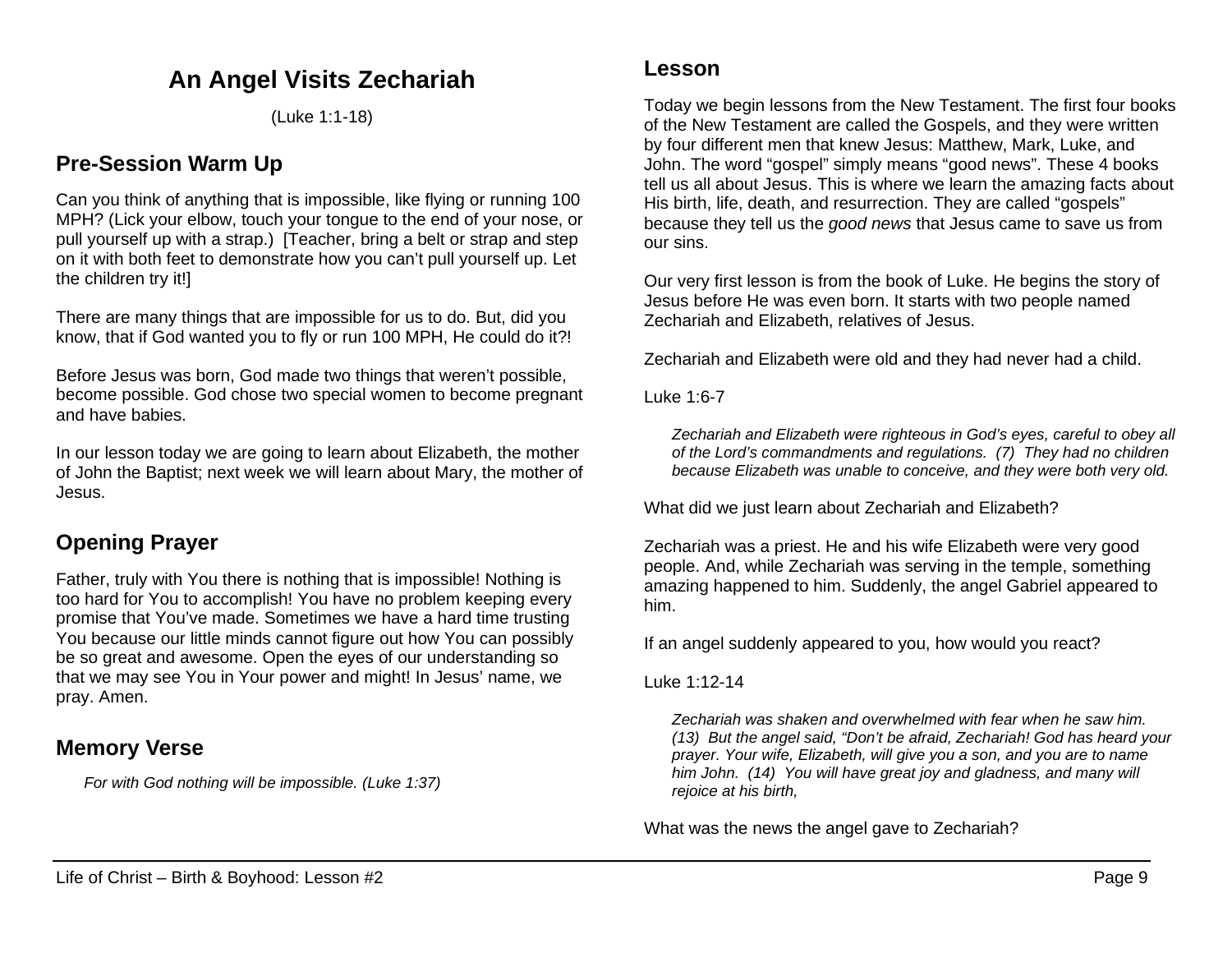Wow! What kind of a child would this be? Why was John the Baptist's birth so important that it was announced by an angel? What was John the Baptist going to do? Verse 16 tells us...

Luke 1:16

*And he will turn many Israelites to the Lord their God.*

It had been over 400 years since the children of Israel had heard any messages from God. Many people had given up believing in Him. So, God sent John the Baptist to come ahead of Jesus to help prepare the people for Jesus' arrival.

But Zechariah didn't believe Gabriel, he thought it would be impossible for Elizabeth to have a baby because they were so old.

#### Luke 1:18

*Zechariah said to the angel, "How can I be sure this will happen? I'm an old man now, and my wife is also well along in years."* 

For his unbelief in the angel's announcement, Zechariah was stricken silent, unable to speak until the child was born.

Zechariah stayed a long time in the temple and people wondered what had happened to him.

Luke 1:22

*When he finally did come out, he couldn't speak to them. Then they realized from his gestures and his silence that he must have seen a vision in the sanctuary.*

Zechariah could hardly wait to tell Elizabeth the good news. When he arrived home, he wrote on a piece of paper: "We are going to have a son!"

In a very short time, Elizabeth got pregnant after all the years of waiting! And when it was time for the baby to be born, it was a boy just as the angel had said. Zechariah probably shouted for joy when the baby was born and he could speak again.

Zechariah doubted God, because to him having a child at his age seemed impossible. Sometimes we doubt God, too, and make the mistake of trusting our own thoughts and ideas. But with God, nothing is impossible.

What seems impossible to you in your life? What is your biggest fear? [Teacher discuss things that worry the children, such as fear of the dark, taking tests at school, scary dreams, hearing parents argue, etc.] Do you have any big problems in your life? (bully at school) Do you have any bad habits you want to break? (nail biting, anger)

God will help you have courage to face your fears and overcome your bad habits. He has a plan for your life! Trust that He will lead you and guide you and protect you.

Elizabeth was very old, much too old to become pregnant. But that didn't stop God. God wanted Elizabeth to be the mother of John the Baptist, so God gave her the ability to have a healthy baby boy.

It can be difficult to understand how something that is impossible can suddenly become possible. Usually, when we think something is impossible, that's it, our thinking stops right there. I can't run 100 MPH. You can't sprout feathers and fly home. But there is something very important we are not thinking of. Do you know what it is? God! Elizabeth didn't just get pregnant. God made it happen!

Can you think of any other impossible things God has made happen? (God made the world, the animals boarded Noah's ark, the parting of the Red Sea, God sent manna from heaven, the wall of Jericho fell down, a whale swallowed Jonah, Daniel was safe in the lion's den, three men were safe in the fiery furnace, Jesus came back from the dead.)